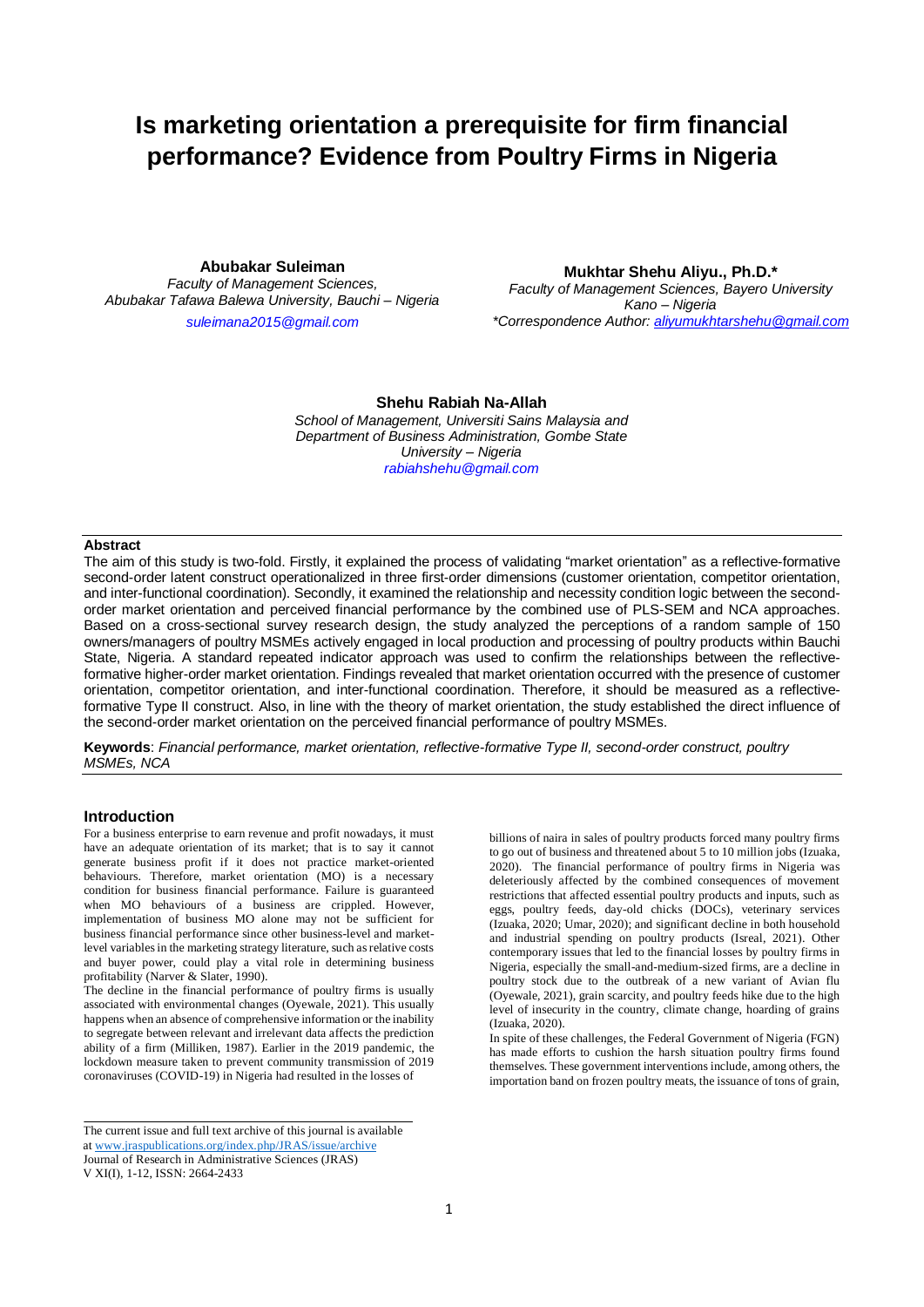*Abubakar Suleiman, Mukhtar Shehu Aliyu., PhD, Shehu Rabiah Na-Allah*

the soft loan schemes that cut across the Agribusiness/Small and Medium Enterprise Investment Scheme (AGSMEIS), Survival Fund, COVID-19 Targeted Credit Facility (TCF), and so forth.

Until the methodological breakthrough of Sarstedt et al. (2019) on higher-order construct specification, estimation, and validation, generally, the extant studies that modeled hierarchical constructs in partial least squares (PLS) did not provide adequate evidence of construct validation (Sarstedt et al., 2019). MO as a multidimensional construct is no exception (Dursun & Kilic, 2017). Similarly, before the monumental contribution of Dul (2021) on necessary condition analysis (NCA), the MO-financial performance nexus was not examined along with the necessary condition logic. In line with Wang (2019), this opens up a methodological gap for future studies.

Indeed, following an extensive search in literature, no evidence of published study in Nigeria addresses the aforementioned research gap. As such, this study addresses two key issues. First, it methodologically assessed MO as a reflective-formative second-order latent construct as operationalized by Narver and Slater (1990) in three first-order dimensions (i.e., customer orientation, competitor orientation, and inter-functional coordination) using guidelines advocated in the literature (Sarstedt et al., 2019). Second, it equally examined MO as a necessity condition logic for the financial performance of poultry micro, small, and medium enterprises (MSMEs), drawing unit of analysis (UoA) from those operating in Bauchi State, Nigeria.

## **Literature Review**

## **Perceived Financial Performance**

According to Sandvik and Sandvik (2003), the concept of business performance is viewed from two distinct and overlapping perspectives across efficiency and effectiveness. The former focused on issues such as value delivery to customers, sales growth, and relative market share. So, for a firm to survive in any line of business, it is necessary to attain financial efficiency. Financial efficiency, such as return on investment, and profits, is taken as "an ultimate outcome when performance is included in research" (Sandvik & Sandvik, 2003, p.359). Thereby making perceived financial performance as a major variable of interest of the study. In turn, it is defined as the extent in which firm attain its financial efficiencies on indices, such as future expectations on return on production investment, return on marketing investment and increase in sales (Micheels & Gow, 2011). These financial indicators are qualitative measures that requires the perception of owners/managers of poultry MSMEs to compare their overall performance with other sector players in business.

# **Market Orientation**

Despite research attention among scholars on MO, the concept still lagged in empirical validation as a second-order construct in literature. Although, this concept encompasses five main classifications across cultural base behaviour, market intelligence, decision making, strategic and customer orientation perspectives (Acar & Özşahin, 2017). Based on cultural behaviour, Narver and Slater (1990) conceptualised MO as an "organisational culture that most effectively and efficiently creates necessary behaviours for creation of superior value for buyers, thus, continuous superior performance for business" (p. 21). The authors equally identified three vital components of MO, which are necessary to facilitate business activities that lead to accomplishment of goals. These include customer orientation, competitor orientation and interfunctional coordination, popularly known as MKTOR (Narver & Slater, 1990).Based on this taxonomy, customer orientation requires that to create superior value, a firm should constantly monitor and understand its potential and prospective customers (Narver & Slater, 1990). For a firm to achieve superior business performance, customer orientation alone is not sufficient and the need for understanding competitor's behaviour cannot be stated. In the words of Acar and Özşahin (2017), competitor orientation is explained as a "firm's understanding of the short-term strengths and weaknesses and longterm capabilities and strategies of both the key current and the key potential competitors" (p. 6). Combining both customer orientation and competitor orientation to achieve optimum business performance is equally not enough without exhibiting inter-functional coordination. This has to do with harmonious coordination and utilisation of both human and other business resources to achieve greater customer value (Slater & Narver, 1994). Zhou et al. (2009) argued that the likelihood of firm to embrace both customer orientation and competitor orientation depends largely on their perception of customers in the

*Volume XI, Issue I, 2022, 1 - 12*

value chain. This makes firms to adopt customer orientation role in providing timely needs ahead of competitors.

## **Market Orientation as Higher-Order Construct**

From a literature standpoint, the specification of a second-order construct as a reflective-reflective Type I, reflective-formative Type II, formative-reflective Type III or formative-formative Type IV is based on the researcher's discretion (Research Beast [RB], 2019). Some authors have modelled MO as a second-order factor variable (e.g., Kara et al., 2005; Lin & Brown, 2010; Sandvik & Sandvik, 2003; Wang et al., 2012). Others have viewed it as a second-order composite variable (van Riel et al., 2017). In the present study, MO was used as a secondorder reflective-formative construct. As such, the extant literature recommended that an alternative reflective measure of such concept should be included during questionnaire design in order to obtain data for assessing the convergent validity of formative second-order construct through Chin's (1998) redundancy analysis (Hair et al., 2017; Hair et al., 2019). For this purpose, the use of a reflective multi-item measurement or a global single-item measurement that summarises the essence of a variable under consideration can be used in this regard (Cheah et al., 2018). Hence, considering that multi-item measurement increases the survey length (Tehseen et al., 2019), a global single-item measurement labelled "overall, this poultry business is marketoriented" was captured in the study's questionnaire.

Figure 1 depicts the conceptual research framework of the study, which was guided by the theory of market orientation (Narver & Slater, 1990). According to this theory, the ingredient of MO constitutes three behavioural components, namely: customer orientation, competitor orientation and inter-functional coordination. The theory further suggests that, in every market environment business-specific factor, that is relative cost, relative size and the market-level factors, that is market growth, seller concentration, entry barriers, buyer power, seller power, and technological change, together with MO affect business performance.



## **Market Orientation and Perceived Financial Performance**

Prior studies conducted mostly in the hospitality, transport, manufacturing and service industries predicted that MO has a significant and direct relationship with financial performance (e.g. Boso et al., 2013; Gruber-Muecke & Hofer, 2015; Länsiluoto et al., 2018; Lee et al., 2015; Šályová et al., 2015). The positive relationship between the MO-performance link, as postulated by these studies, was based on the assumption that MO offers the firm with an in-depth knowledge of its business context and customers, which in turn creates maximum customer satisfaction (Kaynak & Kara, 2004).

In a study by Šályová et al. (2015), the interplay between MO's dimensions on firm performance was explored. Regression and correlation analysis were used to analyse responses from a sample of 62 foodstuff firms in Slovakia. The result shows that MO predicts the proxies of financial performance (return on investment, return on asset, return on sales) in a positive direction. In another study by Becherer et al. (2003) on 215 chief executive officers (CEOs) of small-sized businesses in the United States (US), the result of the data analysis with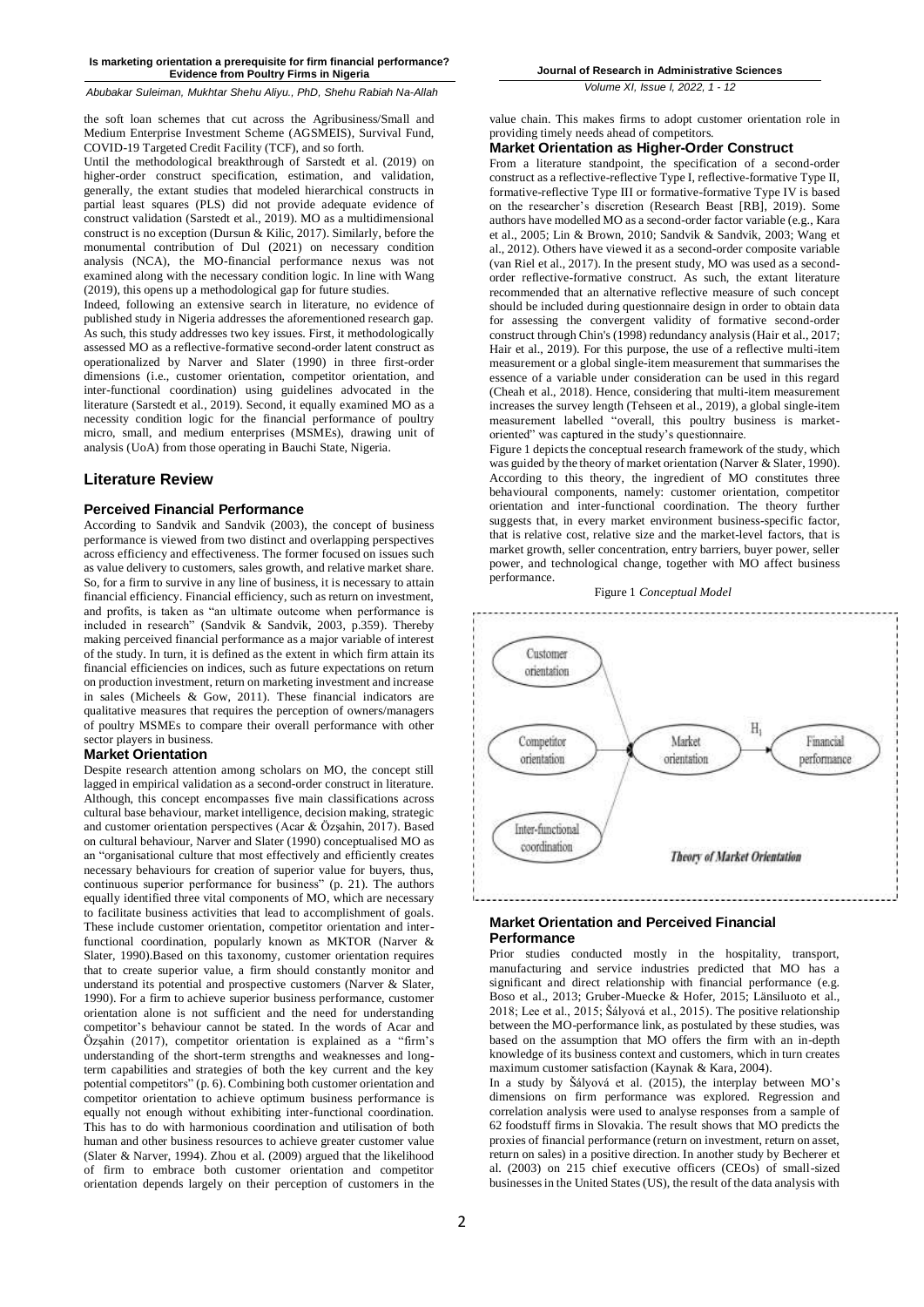*Abubakar Suleiman, Mukhtar Shehu Aliyu., PhD, Shehu Rabiah Na-Allah*

ANOVA revealed that firms with MO tended to have higher profits and vice versa. In the same setting, Green et al. (2005) hypothesized that MO positively predicted financial performance. Using the SEM approach to test the hypothesis on the sample of 173 US manufacturing firms confirmed the hypothesized relationship. Also, Kara et al. (2005) examined the effect of MO on financial performance using a sample of 153 owners/managers of small-scale retail outlets in three US cities. Data analysis results with CB-SEM indicated a direct and significant relationship between the two constructs. Similarly, in a study of Boso et al. (2013), the relationship between MO and profitability was examined in a sample of 203 entrepreneurial firms in Ghana. The data analysis with LISREL showed that MO significantly predicted profitability in a positive direction. In a comparative study of 77 industrial and 70 consumer good firms by Kaynak and Kara (2004) in China, path analysis with CB-SEM showed that MO was an important predictor of financial performance across the firms. In the study of Kirca (2011), the effect of subsidiary MO on financial performance was examined on a sample of 73 multinational corporations located in Turkey. The regression outcome showed that subsidiary MO was positively and significantly related to financial performance.

Furthermore, the study of Länsiluoto et al. (2018) on a sample of 122 Finnish MSMEs showed that MO has a positive and significant predictor of financial performance. Another study by Lee et al. (2015) hypothesized the positive influence of MO on financial performance. Data analysis of the structural model with a sample of 156 Korean foodservice franchise firms supported the hypothesized relationship. In a study by Matear et al. (2002), the responses of 231 managers of service firms in New Zealand were analysed using hierarchical moderated regression analysis, which revealed that MO had a positive and significant influence on financial performance. In their eminent study, Narver and Slater (1990) examined the direct links between market orientation with other nine predictor variables and business profitability using a sample of 110 top managers from forest strategic business units of Western Corporation. The regression result showed that financial performance was positively explained by market orientation. Similarly, in a study by Sin et al. (2005), the relationship between MO and financial performance was analysed on the sample of 68 marketing directors of hotels in Hong Kong using multiple regression analysis. The result showed that financial performance was positively and significantly influenced by MO.

Conversely, in the study of Lin and Brown (2010), the effect of MO on financial performance was investigated on a sample of 292 Taiwanese managers in travel agencies. The output of the path analysis in AMOS 7.0 showed no effect between MO and financial performance. In another study, Ho et al. (2017) used the same data analysis technique to examine the empirical relationship between MO through its subdimension and financial performance on the sample of 190 cattle value

**Journal of Research in Administrative Sciences**

*Volume XI, Issue I, 2022, 1 - 12*

chain actors in Vietnam. The authors concluded that MO had no influence on financial performance. In addition, the outcome study of Sandvik and Sandvik (2003) that used a sample of 278 hotel managers in Norway revealed that MO did not influence finance performance (sales growth, relative price premium, and profitability). In the same context and industry, Haugland et al. (2007) analysed the responses of 110 hoteliers using a multi-method approach measure of financial performance (subjective vs. objective). The analysis of the result with OLS regression indicated that MO did not have an effect on the return on assets.

Furthermore, the study of Demirbag et al. (2006) employed CB-SEM to analyse data on a sample of 141 Turkish textile SMEs. It was shown that MO was not a predictor of firm financial performance. Moreover, the study of Kajalo and Lindblom (2015) that used a similar method of data analysis technique confirmed that MO did not influence the financial performance of a sample of 202 small retail outlets in Finland. It can be deduced from the previous studies reviewed shared cultural similarities, as they were conducted in either Asia, Europe, North Africa, or America. Their findings cannot be generalised in a context such as Nigeria. Based on this, the following necessity logic hypothesis for MO and perceived financial performance was developed through the lens of market orientation theory.

H1: Market orientation is a necessary but insufficient condition for firm financial performance

# **Methodology**

In this study, the cross-sectional survey research design was employed. Questionnaires were distributed through the hand-delivery method to a random sample of poultry agripreneurs  $(n = 150)$  in Nigeria (Poultry Association of Nigeria [PAN], 2021). This sample size addresses the statistical power concern as depicted in Figure 2. With 80% statistical power, a minimum sample size of 103 is needed to detect R Squared values of at least 10% with 5% likelihood of error in the study's model comprising a formative construct with three maximum indicators (Memon et al., 2020). Podsakoff et al. (2003) advocated that procedural measures to avert common method bias were implemented prior to the data collection exercise and Harman (1967) single factor procedure with the cumulative variance of 37.094% empirically complements the absence of it. As depicted in Table 1, constructs in the nomological network were adapted from extant literature as reflective assertions and calibrated on a five-point Likert scale ranging from 1(*strongly disagree*) to 5 (*strongly agree*). The presence of items with *z*-score values above 3 necessitates the further examination of outliers using scatter plots, and there were no rare combinations among the variables (Sarstedt & Mooi, 2019).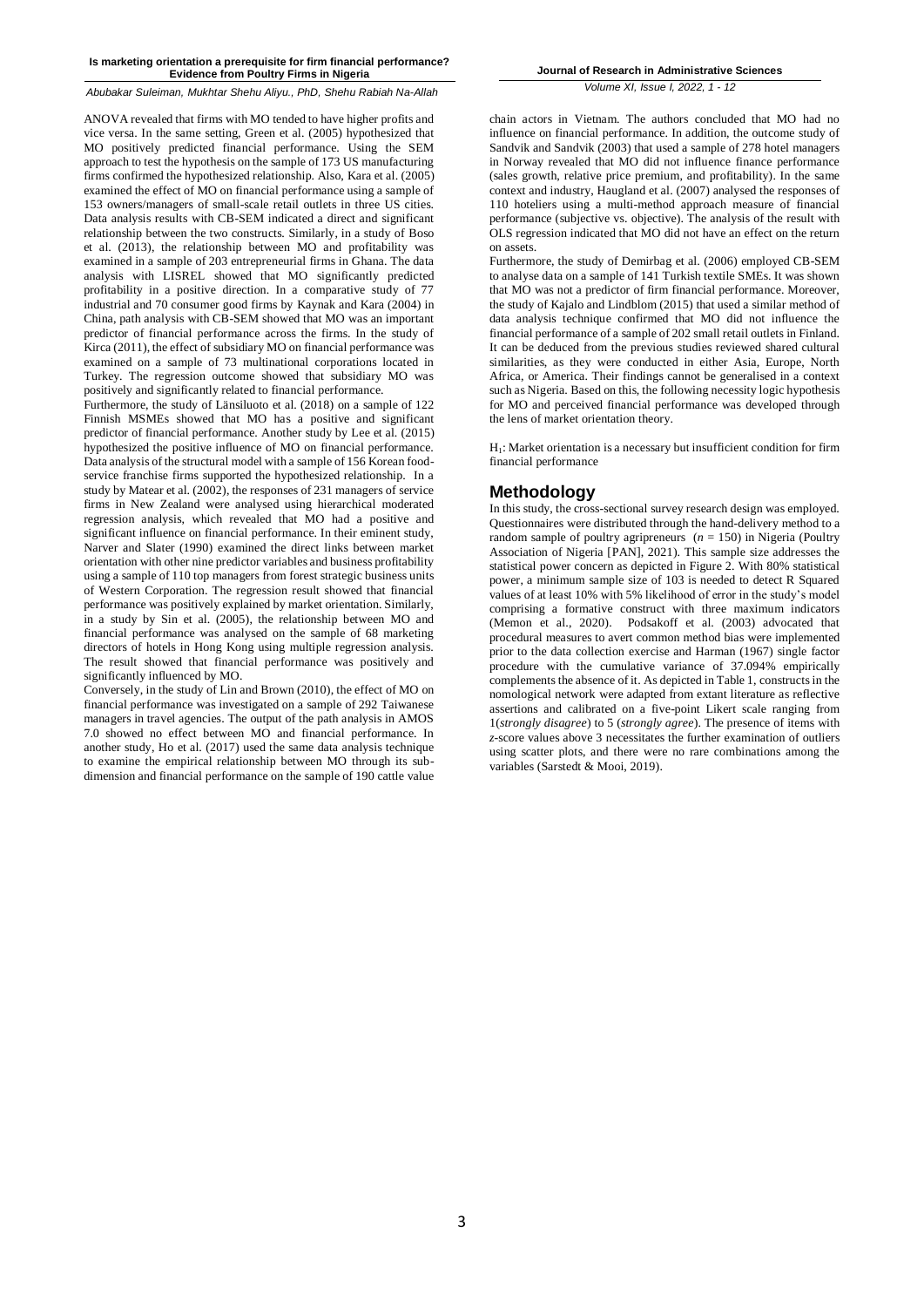**Journal of Research in Administrative Sciences** *Volume XI I*<sub>ssue</sub> *I*, 2022, 1 - 12

*Abubakar Suleiman, Mukhtar Shehu Aliyu., PhD, Shehu Rabiah Na-Allah*

*Items and Descriptive Statistics*

| Latent variable (Scale<br>source) | Item                                                                                                 | Mean  | Range<br>[Min,<br>Max] | <b>SD</b> | Excess<br>Kurtosis | <b>Skewness</b> |
|-----------------------------------|------------------------------------------------------------------------------------------------------|-------|------------------------|-----------|--------------------|-----------------|
| Financial performance,            | FP1 We are very satisfied with the overall performance of the farm last year.                        | 4.067 | [1, 5]                 | 0.720     | 3.328              | $-1.081$        |
| Ho et al. (2017),                 | FP2 The return on production investments met expectations last year.                                 | 4.160 | [1, 5]                 | 0.809     | 1.007              | $-0.912$        |
| Santos et al. (2020)              | FP3 The return on marketing investments met expectations last year.                                  | 4.358 | [1, 5]                 | 0.698     | 3.591              | $-1.351$        |
|                                   | FP4 The prices we received for our product is higher than that of our competitors.*                  | 4.309 | [1, 5]                 | 0.732     | 2.441              | $-1.181$        |
|                                   | FP5 The overall performance of the farm last year exceeds that of our major competitor.              | 4.311 | [1, 5]                 | 0.725     | 2.638              | $-1.200$        |
|                                   | FP6 Compare to previous years, farm profits have increased.                                          | 4.213 | [1, 5]                 | 0.797     | 3.019              | $-1.364$        |
|                                   | FP7 Compare to previous years, our farm increase product sales.*                                     | 4.087 | [1, 5]                 | 0.757     | 2.727              | $-1.079$        |
| Customer orientation,             | CO1We regularly evaluate customer preferences.                                                       | 4.100 | [1, 5]                 | 0.823     | 1.238              | $-0.987$        |
| Matanda and Ndubisi               | CO2We frequently and systematically monitor the needs of our customers.                              | 3.933 | [1, 5]                 | 1.231     | $-0.095$           | $-0.998$        |
| (2009), Rapp et al.               | CO3 Our farm objectives are determined by customer satisfaction.                                     | 4.020 | [1, 5]                 | 0.962     | 0.540              | $-0.901$        |
| (2012)                            | CO4 Our farm strategies have the objective to create as much value as possible for our customer.     | 4.141 | [1, 5]                 | 1.030     | 1.469              | $-1.367$        |
|                                   | CO5 Our strategy to achieve a competitive advantage is based on the comprehension of customer needs. | 4.094 | [1, 5]                 | 1.006     | 1.416              | $-1.271$        |
| Competitor orientation,           | CP1 We always track the business performance of key competitors.*                                    | 4.195 | [1, 5]                 | 0.880     | 2.506              | $-1.408$        |
| Ho et al. (2017),                 | CP2 If our competitors launch a campaign to promote their poultry products we respond immediately.*  | 4.140 | [1, 5]                 | 0.917     | 1.247              | $-1.174$        |
| Matanda and Ndubisi               | CP3We regularly discuss about what our competitors are doing.                                        | 4.220 | [1, 5]                 | 0.878     | 1.307              | $-1.222$        |
| (2009)                            | CP4 We target customers where my business has opportunity for competitive advantage.                 | 4.074 | [1, 5]                 | 0.956     | 0.660              | $-1.034$        |
|                                   | CP5 We respond rapidly to pricing moves made by our competitors.                                     | 4.320 | [1, 5]                 | 0.919     | 2.026              | $-1.515$        |
|                                   | CP6 We identify the area where our key competitors have succeeded or failed.                         | 4.040 | [1, 5]                 | 0.937     | 0.518              | $-0.915$        |

\*deleted items

## Table 1 Continued

| Latent variable (Scale<br>source)         | Item                                                                               | Mean  | Range<br>[Min,<br>Max] | SD.   | Excess<br>Kurtosis | <b>Skewness</b> |
|-------------------------------------------|------------------------------------------------------------------------------------|-------|------------------------|-------|--------------------|-----------------|
| Inter-functional coordination,            | IC1We share resources with other business units.*                                  | 4.243 | [1, 5]                 | 0.882 | 1.886              | $-1.333$        |
| Matanda and Ndubisi (2009),               | IC2 information about our customers is communicated freely to everyone.            | 4.260 | [1, 5]                 | 0.927 | 1.935              | $-1.405$        |
| Rapp et al. (2012), Auh and               | IC3 Everyone who works here can competently handle customer queries.               | 4.147 | [1, 5]                 | 0.820 | 2.347              | $-1.233$        |
| Menguc $(2005)$                           | IC4 Our managers understand how employees can contribute to value<br>of customers. | 4.243 | [1, 5]                 | 0.867 | 2.402              | $-1.438$        |
| MO global single item, Self-<br>developed | si: Overall, this poultry business is market-oriented.                             | 4.187 | [1, 5]                 | 0.677 | 3.740              | $-1.160$        |
| *deleted items                            |                                                                                    |       |                        |       |                    |                 |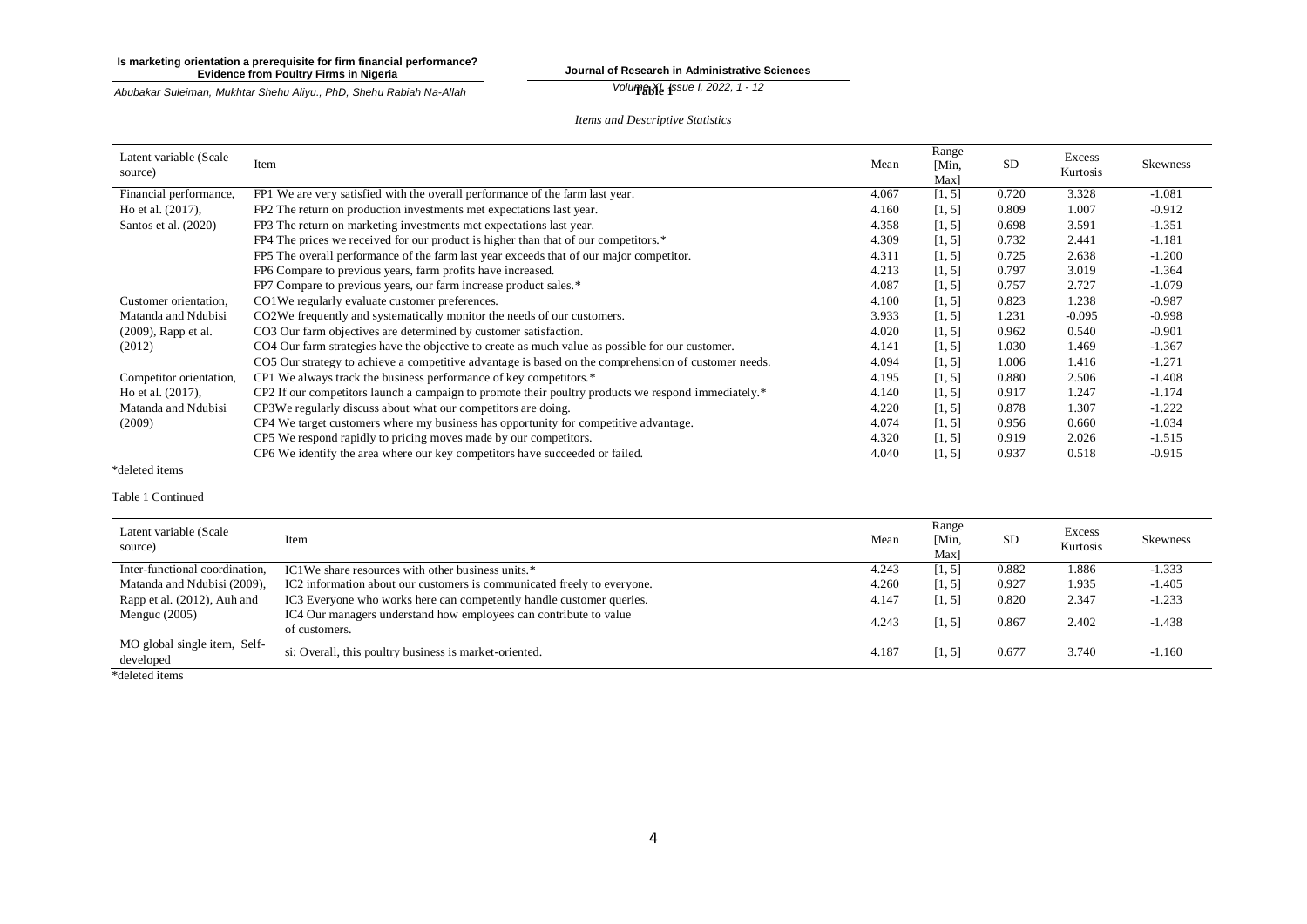*Abubakar Suleiman, Mukhtar Shehu Aliyu., PhD, Shehu Rabiah Na-Allah*

The combined use of SmartPLS 3 (Ringle et al., 2015) and NCA (Dul, 2016) were the analytical strategies employed in the study. This is because the modelling of MO as a second-order reflective-formative Type II construct requires Partial Least Squares-Structural Equation **Journal of Research in Administrative Sciences** *Volume XI, Issue I, 2022, 1 - 12*

Modelling (PLS-SEM) to handle its formatively measured constructs and also latent variable scores are needed for further NCA (Hair et al., 2019).

**Figure 2**

*Statistical Power Analysis with G\*Power Calculator*



# **Results**

The prominent approaches of handling hierarchical constructs in PLS-SEM include the repeated indicator approach (Wold, 1982), the embedded two-stage approach (Ringle et al., 2012), the disjoint twostage approach (Becker et al., 2012), the extended repeated indicator approach/ total effects analysis of collect-type hierarchical component models (Becker et al., 2012), the hybrid approach (Wilson & Henseler, 2007), three-stage approach (van Riel et al., 2017) and the improved extended repeated indicator approach (Cheah et al., 2019).

In the SmartPLS 3 project explorer, the Higher-Order Component (HOC), i.e., market orientation, is specified as the reflective-formative Type II construct and was treated using the Becker et al. (2012) disjoint two-stage approach, as recommended by Henseler (2017). Although Cheah et al. (2019) have shown that the results of two versions of the two-stage approach (i.e., the embedded and the disjoint two-stage approaches) are the same. Nevertheless, the two-stage approach is said to have better parameter recovery on the relationships between the second-order construct and its first-order construct and between the second-order and endogenous constructs (Sarstedt et al., 2019).

# **Stage One: Measurement Model**

Following the Sarstedt et al. (2019) latest guideline on specifying, estimation, and validation of second-order constructs, the first-order reflective constructs (i.e., customer orientation, competitor orientation, and inter-functional coordination) together with the other variables that were theoretically related (i.e. financial performance) were estimated directly without the second-order construct (see Figure 3). Standardized variable scores of customer orientation, competitor orientation and inter-functional coordination were saved for the purpose of re-using them as indicators of market orientation. At this stage, the "Model A" weighing scheme was selected to correctly estimate all the first-order reflective constructs (van Riel et al., 2017).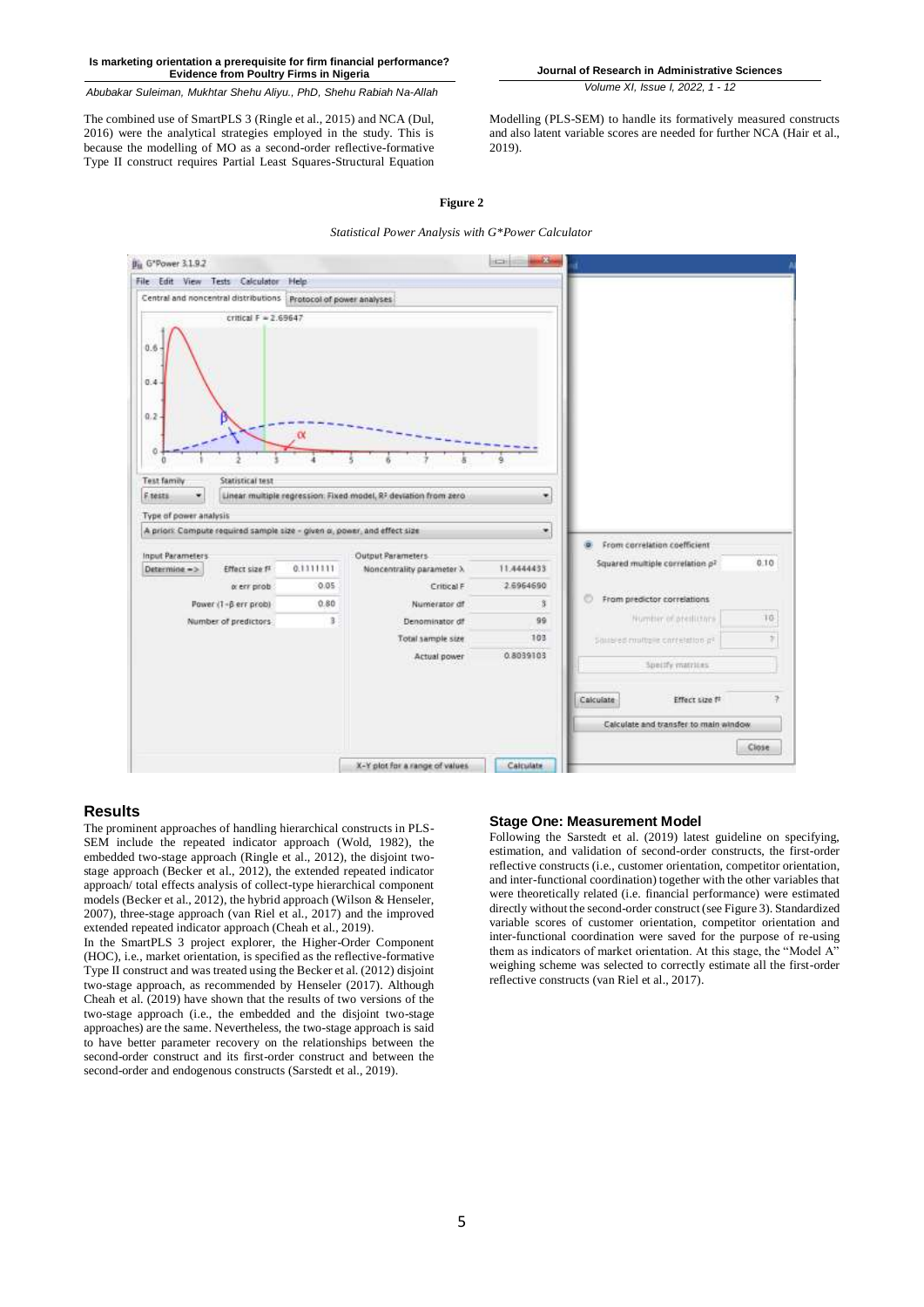*Abubakar Suleiman, Mukhtar Shehu Aliyu., PhD, Shehu Rabiah Na-Allah*

# **Figure 3**





Following confirmatory composite analysis (CCA) guidelines (Hair et al., 2020), standard model evaluation criteria in the extant literature (Hair et al., 2017; Hair et al., 2019) were applied for both first-order and the second-order constructs, as shown in Table 2. Therefore, it can be seen that the three reflective lower-order components (LOCs), i.e.

customer orientation, competitor orientation and inter-functional coordination, produced acceptable measurement model criteria. The variance of LOC's indicators was above 0.5, LOCs' reliability values were above 0.7, LOCs' AVE values were above 0.5 and LOCs' HTMT were less than 0.90.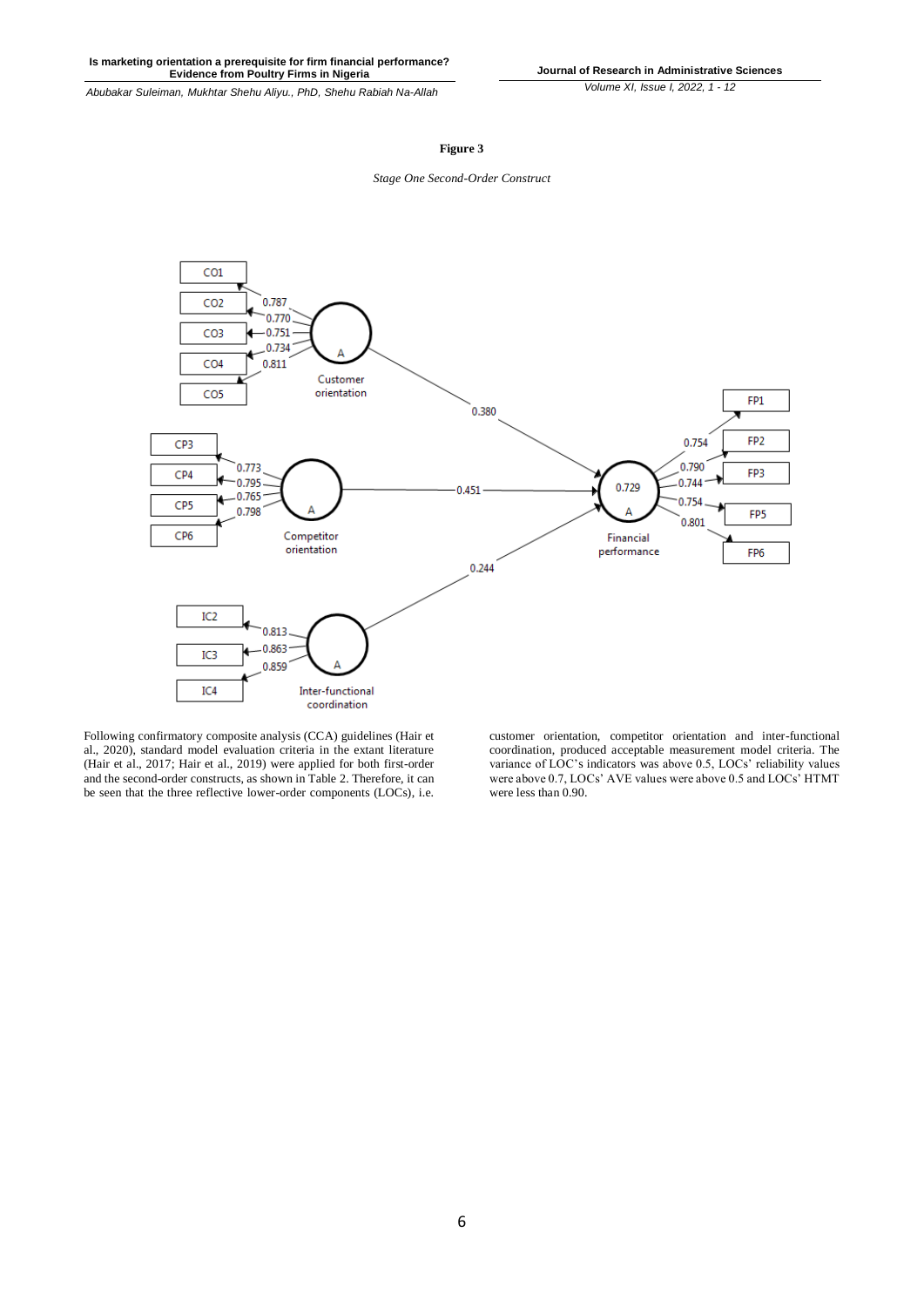**Journal of Research in Administrative Sciences**

*Volume XI, Issue I, 2022, 1 - 12*

| Table 2 Measurement Model Assessment Results |                                                   |                                      |                           |    |  |  |  |  |
|----------------------------------------------|---------------------------------------------------|--------------------------------------|---------------------------|----|--|--|--|--|
| Reflective LOCs & Financial Performance      |                                                   |                                      |                           |    |  |  |  |  |
| Internal Consistency Reliability             |                                                   |                                      |                           |    |  |  |  |  |
| Construct/<br>Indicator                      | Cronbach's alpha $(\alpha)$                       | Dijkstra-Henseler's rho_A $(\rho_A)$ | Jöreskog's rho $(\rho_c)$ |    |  |  |  |  |
| CO                                           | 0.829                                             | 0.832                                | 0.880                     |    |  |  |  |  |
| ${\cal CP}$<br>$\rm{IC}$                     | 0.790<br>0.800                                    | 0.791<br>0.800                       | 0.864<br>0.882            |    |  |  |  |  |
| ${\rm FP}$                                   | 0.829                                             | 0.843                                | 0.878                     |    |  |  |  |  |
|                                              | Convergent Validity                               |                                      |                           |    |  |  |  |  |
|                                              | Code                                              | <b>Indicator Loadings</b>            | <b>AVE</b>                |    |  |  |  |  |
| CO                                           | CO <sub>1</sub>                                   | 0.787                                | 0.595                     |    |  |  |  |  |
|                                              | CO <sub>2</sub>                                   | 0.770                                |                           |    |  |  |  |  |
|                                              | CO <sub>3</sub>                                   | 0.751                                |                           |    |  |  |  |  |
|                                              | CO <sub>4</sub>                                   | 0.734                                |                           |    |  |  |  |  |
|                                              | CO <sub>5</sub>                                   | 0.811                                |                           |    |  |  |  |  |
| CP                                           | CP3                                               | 0.773                                | 0.613                     |    |  |  |  |  |
|                                              | $\mathbf{C}\mathbf{P}4$                           | 0.795                                |                           |    |  |  |  |  |
|                                              | CP <sub>5</sub>                                   | 0.765                                |                           |    |  |  |  |  |
|                                              | CP <sub>6</sub>                                   | 0.798                                |                           |    |  |  |  |  |
| IC                                           | IC <sub>2</sub><br>IC3                            | 0.813<br>0.863                       | 0.714                     |    |  |  |  |  |
|                                              | IC4                                               | 0.859                                |                           |    |  |  |  |  |
| FP                                           | FP1                                               | 0.754                                | 0.591                     |    |  |  |  |  |
|                                              | FP <sub>2</sub>                                   | 0.790                                |                           |    |  |  |  |  |
|                                              | FP3                                               | 0.744                                |                           |    |  |  |  |  |
|                                              | FP <sub>5</sub>                                   | 0.754                                |                           |    |  |  |  |  |
|                                              | FP <sub>6</sub>                                   | 0.801                                |                           |    |  |  |  |  |
|                                              | Discriminant Validity: HTMT                       |                                      |                           |    |  |  |  |  |
|                                              | $_{\rm CO}$                                       | ${\bf CP}$                           | IC                        | FP |  |  |  |  |
| CO                                           |                                                   |                                      |                           |    |  |  |  |  |
| CP                                           | 0.668[0.446, 0.617]                               |                                      |                           |    |  |  |  |  |
| $\rm{IC}$                                    | 0.480[0.208, 0.748]                               | 0.359[0.159, 0.637]                  |                           |    |  |  |  |  |
| FP                                           | 0.856[0.727, 0.937]                               | 0.855[0.743, 0.977]                  | 0.631[0.317, 0.853]       |    |  |  |  |  |
|                                              | HOC (LOCs represents formative indicators of HOC) |                                      |                           |    |  |  |  |  |
|                                              | Convergent Validity                               |                                      |                           |    |  |  |  |  |
|                                              | Path Coefficient                                  | $\mathbb{R}^2$                       |                           |    |  |  |  |  |
| MO                                           | 0.791                                             | 0.626                                |                           |    |  |  |  |  |
|                                              | <b>Collinearity Between Indicators</b>            |                                      |                           |    |  |  |  |  |
|                                              | VIF                                               |                                      |                           |    |  |  |  |  |
| $_{\rm CO}$                                  | 1.543                                             |                                      |                           |    |  |  |  |  |
| ${\bf CP}$                                   | 1.426                                             |                                      |                           |    |  |  |  |  |
| ${\rm IC}$                                   | 1.193                                             |                                      |                           |    |  |  |  |  |
|                                              | Significance and Relevance of Outer Weights       |                                      |                           |    |  |  |  |  |
|                                              | Outer Weights (Outer Loadings)                    | $t$ -value                           | Interpretation            |    |  |  |  |  |
| $_{\rm CO}$                                  | 0.441(0.845)                                      | 5.169***[0.270, 0.595]               | Relative Importance       |    |  |  |  |  |
| $\cal CP$                                    | 0.527(0.851)                                      | 6.579***[0.372, 0.686]               | Relative Importance       |    |  |  |  |  |
| ${\rm IC}$                                   | 0.293(0.611)                                      | 3.017**[0.131, 0.507]                | Relative Importance       |    |  |  |  |  |

Note: Lower order components (LOCs), higher order component (HOC), Market orientation (MO), Customer orientation (CO), Competitor orientation (CP), Inter-functional coordination (IC), Financial performance (FP), Heterotrait-monotrait (HTMT), Variance inflation factors (VIF),  $^{\circ}p < .10 \ ^{\circ}p < .05$ . \*\**p* < .01. \*\*\**p* < .001.

# **Stage Two: Structural Model**

While in the second stage, the reduced single items in stage one of each of the three first-order constructs (i.e. customer orientation, competitor orientation and inter-functional coordination) were used as the manifest variables (composite scores) of the second-order construct (market orientation), as depicted in Figure 5. Following the suggestion by van Riel et al. (2017), the structural path was then assessed with the secondorder construct as a "Model B" weighing scheme.

To ascertain the convergent validity of the higher-order component (HOC), redundancy analysis was conducted where the formative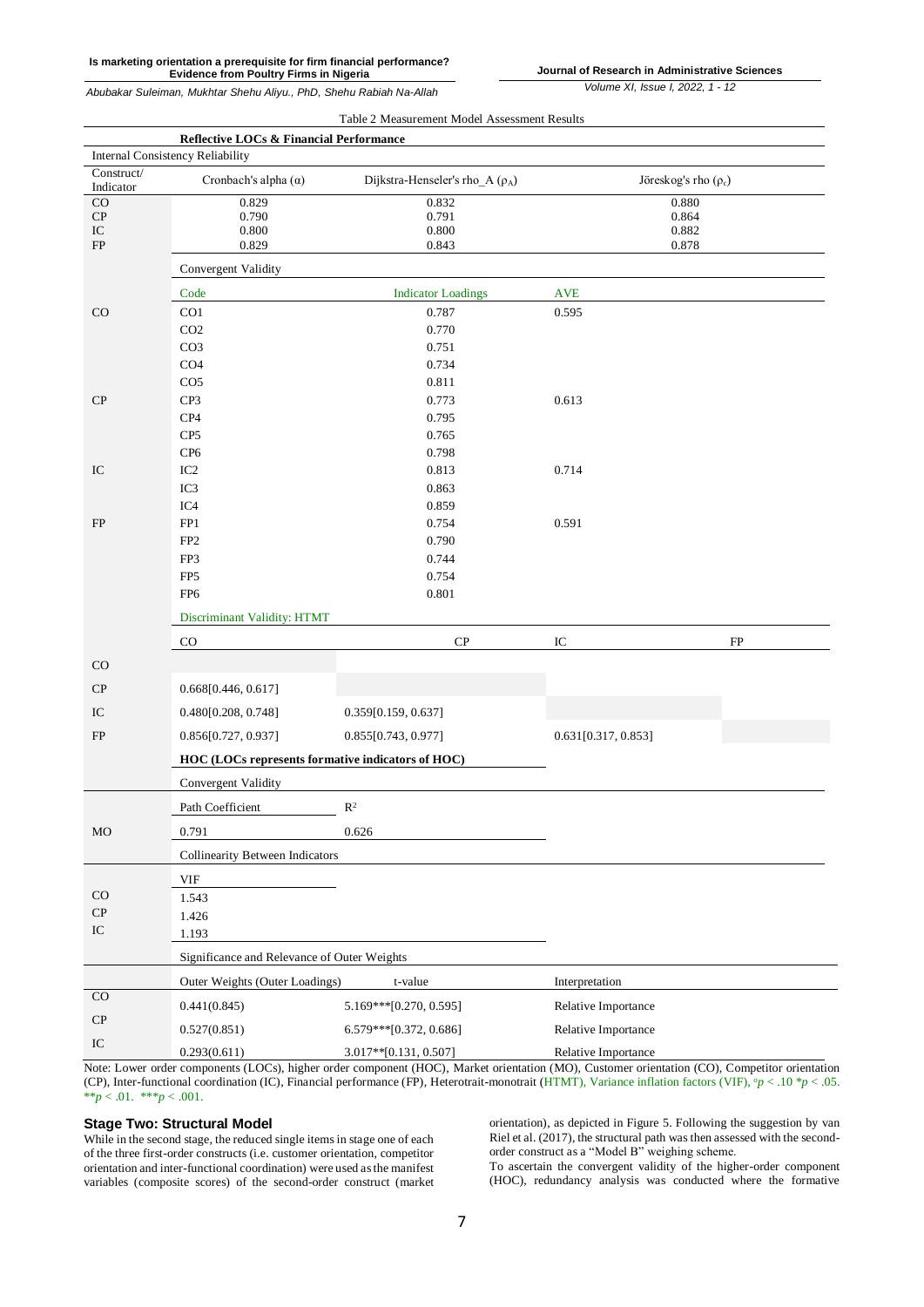*Abubakar Suleiman, Mukhtar Shehu Aliyu., PhD, Shehu Rabiah Na-Allah*

second-order market orientation was regressed on its reflectively measured latent construct with a global single item as shown in Figure 4. The construct showed adequate convergent validity as the path

**Journal of Research in Administrative Sciences**

*Volume XI, Issue I, 2022, 1 - 12*

coefficient was found to be above the liberal cut-off value of 0.70, which is equivalent to R Squared value of greater than 0.50 (Hair et al., 2017).

Figure 4 Redundancy Analysis



Similarly, the level of collinearity in the formative second-order construct does not reach a critical level, i.e., below the conservative threshold of three (Hair et al., 2019). As depicted in Table 2, the highest value of indicator VIF is 1.543. Finally, the relationship between the market orientation and its three formative indicators was evaluated by running bootstrap with the 5,000 resample. The three indicators' outer weights (customer orientation weight is pronounced 0.527, competitor

orientation weight is pronounced 0.441, and inter-functional coordination weight is pronounced 0.293) were found to have a relative contribution, as they were all statistically significant at 5%. Consequently, all the three formative indicators were retained. Based on these results, we find support for the validity of market orientation as a reflective-formative second-order construct. As shown in Figure 5, we also ran the bootstrap approach with the recommended 5,000 resamples to assess the theoretical model relationship

Figure 5 Structural Model with Market Orientation as a Second-Order Construct



and the path coefficient between market orientation and financial performance relationship, as shown in Table 3, reveals a statistically positive and significant result at the 5% level of significance one-sided  $(\beta = 0.852, p = .001)$ . This result suggests that, on average, a oneunit increase in the market orientation, the firm financial performance will respond by 85.2% increase. The inner model's variance inflation factor (VIF) is below the recommended collinearity threshold of 3 (Hair

et al., 2019). The coefficient of determination is 72.7% ( $R^2 = 0.727$ ) with the effect size of 2.657 ( $f^2 = 2.657$ ), which according to Cohen (1988) taxonomy were regarded as substantial and large, respectively. The Stone-Geisser's  $Q^2$  value (Stone, 1974; Geisser, 1974) of 0.397 obtained by the blindfolding procedure shows evidence of crossvalidated predictive relevance of the model.

Table 3 Path Coefficient, Collinearity, Coefficient of Determination, Effect Size, Predictive Relevance

| Path                                                                        | Path coefficient Standard error |       | t-value          |  | 95% BC Confidence Interval |  |
|-----------------------------------------------------------------------------|---------------------------------|-------|------------------|--|----------------------------|--|
| Market orientation -> Financial performance                                 | 0.852                           | 0.025 | 34.75*** [0.779] |  | 0.8881                     |  |
| VIF = 1.00, $R^2 = 0.727$ , $f^2 = 2.657$ , $Q^2 = 0.397$                   |                                 |       |                  |  |                            |  |
| ° $p$ < .10 * $p$ < .05. ** $p$ < .01. *** $p$ < .001., Bias Corrected (BC) |                                 |       |                  |  |                            |  |

Following Shmueli et al. (2019) guidelines on out-of-sample predictive capability, we configured and ran the Shmueli et al. (2016)'s PLSpredict algorithm in SmartPLS by specifying 10-folds crossvalidation and ten repetitions. As evidenced the five indicators in Table 4, the model has low out-of-sample predictive power as evidenced by the indicator's  $Q_{\text{predict}}^2$  values above zero and two out of five indicators showed predictive errors lower than the naive linear model (LM) benchmark.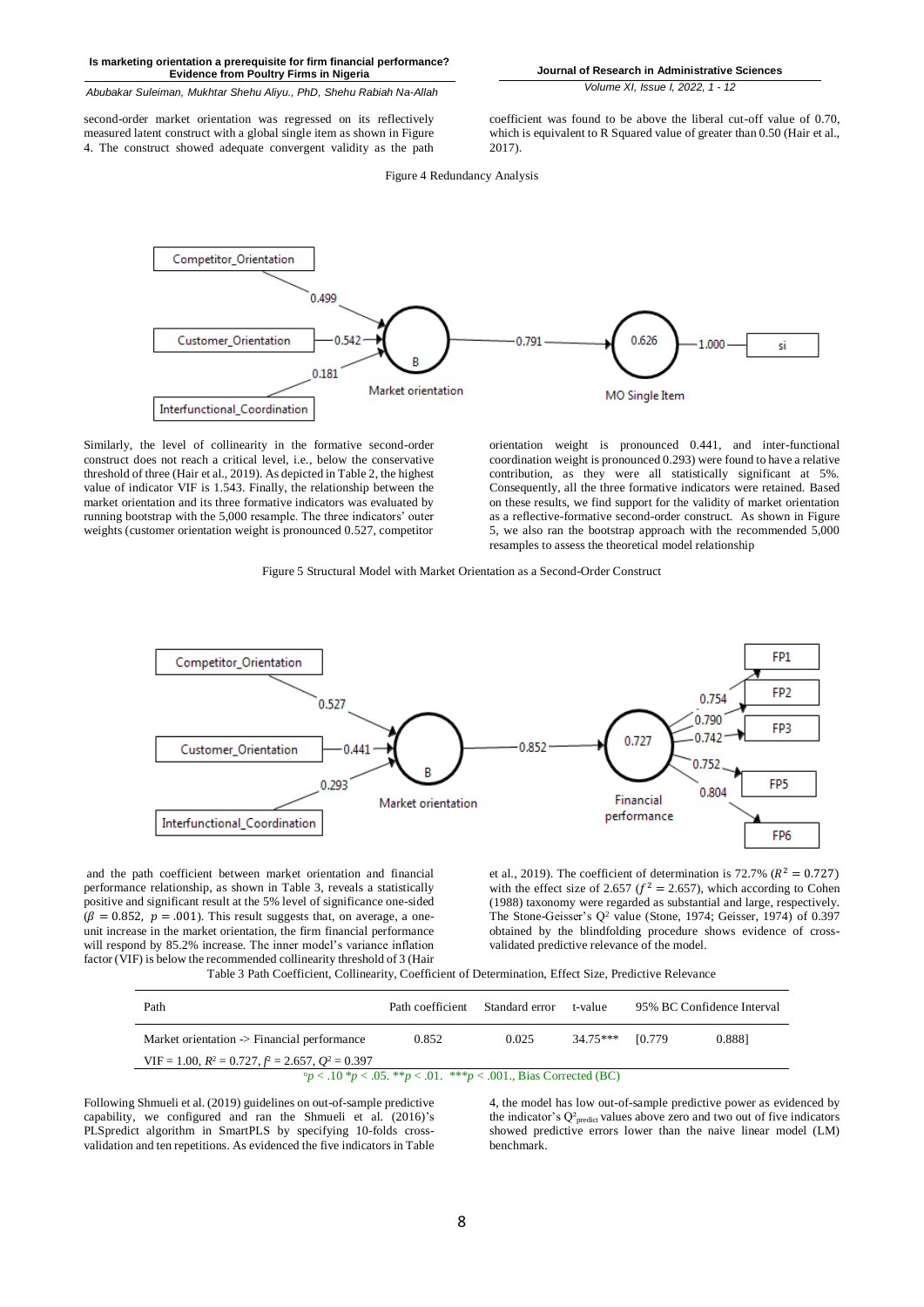**Journal of Research in Administrative Sciences**

*Volume XI, Issue I, 2022, 1 - 12*

| Financial Performance Indicators | $Q^2$ <sub>predict</sub> | <b>PLS-SEM</b><br>RMSE | MAE   | LM<br><b>RMSE</b> | MAE   | PLS-SEM - LM<br><b>RMSE</b> | MAE      |
|----------------------------------|--------------------------|------------------------|-------|-------------------|-------|-----------------------------|----------|
| FP <sub>1</sub>                  | 0.323                    | 0.592                  | 0.442 | 0.584             | 0.440 | 0.008                       | 0.002    |
| FP <sub>2</sub>                  | 0.601                    | 0.514                  | 0.416 | 0.418             | 0.333 | 0.096                       | 0.083    |
| FP3                              | 0.211                    | 0.619                  | 0.509 | 0.622             | 0.523 | $-0.003$                    | $-0.014$ |
| FP <sub>5</sub>                  | 0.223                    | 0.639                  | 0.517 | 0.642             | 0.526 | $-0.003$                    | $-0.009$ |
| FP <sub>6</sub>                  | 0.544                    | 0.542                  | 0.419 | 0.509             | 0.368 | 0.033                       | 0.051    |

Table 4 PLSpredict Indicator Prediction Summary

For the purpose of NCA computation, the standardised latent scores for the reflective LOCs, namely, customer orientation, competitor orientation, inter-functional coordination, the formative HOC market orientation, and the reflective financial performance, were exported from SmartPLS 3 to an Excel™ file and then later transferred into *R*. In the beginning, we tested the hypothesis that says market orientation is a necessary but insufficient condition for financial performance. Then later, we confirmed whether market orientation is formative HOC with customer orientation, competitor orientation, and inter-functional coordination LOCs using the  $\overrightarrow{R}$  codes for advanced NCA analysis developed by Dul (2021) (see Appendix).

As shown in Figure 6, the NCA plot for market orientation and financial performance produces enough ceiling zone relative to the scope as demarcated by the ceiling envelopment-free disposal hull (CE-FDH) line. Based on the Dul (2016) proposed taxonomy of necessity effect sizes, that is  $0 < d > 0.1$  as small,  $0.1 < d > 0.3$  as medium,  $0.3 < d >$ 0.5 as large,  $d \ge 0.5$  as very large, the value of  $d = 0.375$ , as see Table 5, is regarded as large effect size. Considering the necessity hypothesis threshold value of  $d > 0.1$  as recommended by Richter et al. (2020) and our PLS-SEM bootstrap significance result, it was concluded that market orientation is a significant determinant and a necessary condition for firm financial performance

Figure 6 Scatter Plots



As such, our hypothesis was supported. This finding is further substantiated by bottleneck CE-FDH values in Table 6. it is inevitable

for poultry firm to achieve a minimum of 20.9% of market orientation in order to gain at least 20% of its financial performance.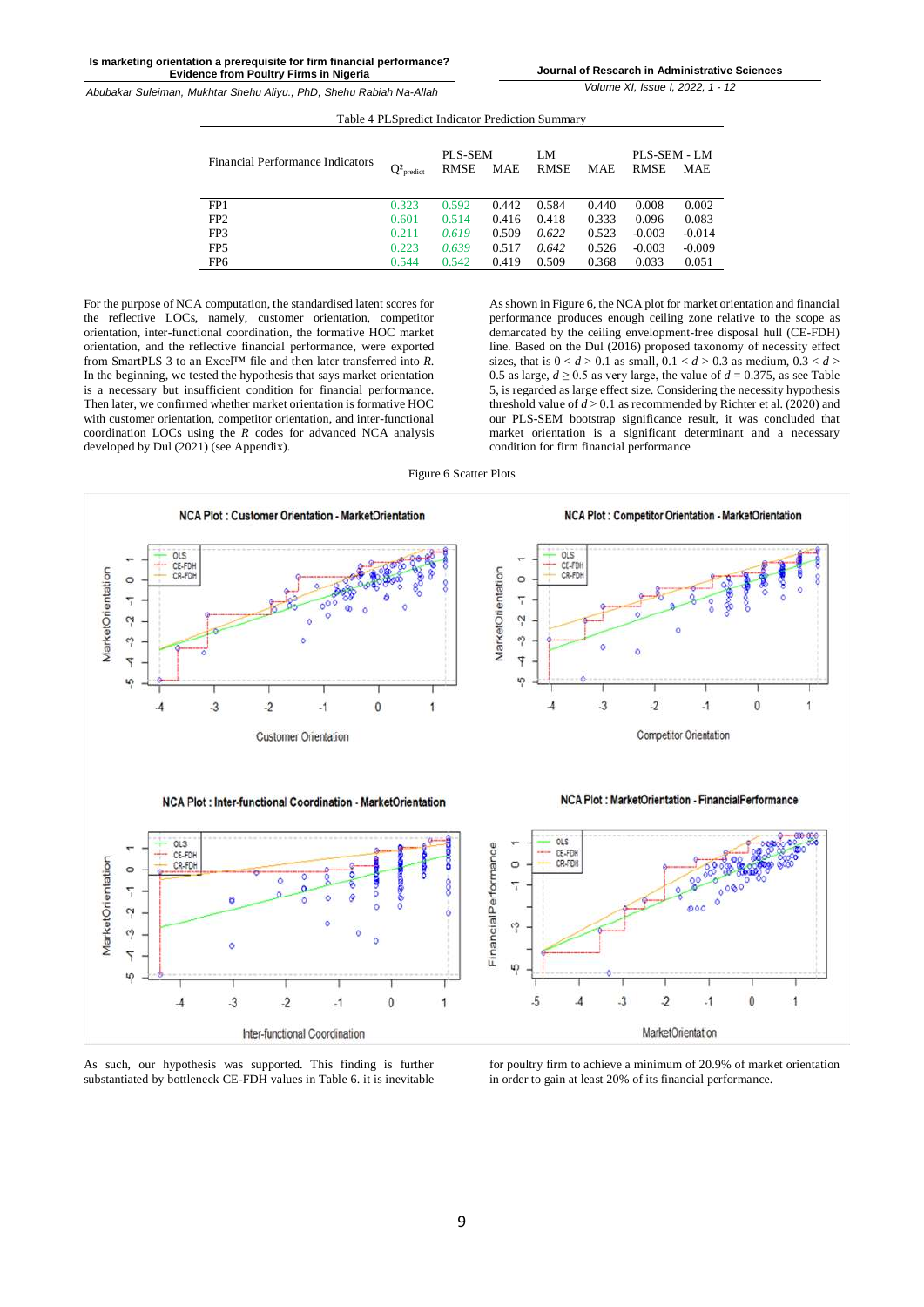**Journal of Research in Administrative Sciences**

*Abubakar Suleiman, Mukhtar Shehu Aliyu., PhD, Shehu Rabiah Na-Allah*

*Volume XI, Issue I, 2022, 1 - 12*

Table 5 NCA Effect Sizes LOC Market orientation HOC Financial performance CE-FDH *p*-value CE-FDH *p*-value Customer orientation 0.357 0.000 Market orientation 0.375 0.000 Competitor orientation 0.331 0.000 Inter-functional coordination 0.197 0.000

Reflecting on the weights and significance tests results in Table 2, the PLS-SEM analysis suggests that customer orientation, competitor orientation, and inter-functional coordination were formative LOCs of market orientation. Similarly, the bottleneck table specifies the

minimum necessity requirement for the manifestation of firm-level market orientation as follows: 6.3%, 13.5%, and 75.0% of customer orientation, competitor orientation, and inter-functional coordination, respectively

| Table 6 Bottleneck Table (Percentages)   |      |                                       |                        |                               |  |  |
|------------------------------------------|------|---------------------------------------|------------------------|-------------------------------|--|--|
| Market orientation                       |      | Customer orientation                  | Competitor orientation | Inter-functional coordination |  |  |
| Bottleneck CE-FDH: Financial performance |      | Bottleneck CE-FDH: Market orientation |                        |                               |  |  |
| 0                                        | NN   | NΝ                                    | NΝ                     | NN                            |  |  |
| 10                                       | NN   | 6.3                                   | NΝ                     | NN                            |  |  |
| 20                                       | 20.9 | 6.3                                   | NΝ                     | NN                            |  |  |
| 30                                       | 20.9 | 16.8                                  | NΝ                     | NN                            |  |  |
| 40                                       | 30.1 | 16.8                                  | 13.5                   | NN                            |  |  |
| 50                                       | 37.3 | 16.8                                  | 20.1                   | NN                            |  |  |
| 60                                       | 44.6 | 39.1                                  | 34.4                   | NN                            |  |  |
| 70                                       | 44.6 | 48.4                                  | 61.0                   | NN                            |  |  |
| 80                                       | 56.0 | 69.6                                  | 72.6                   | 75.0                          |  |  |
| 90                                       | 75.2 | 74.0                                  | 92.8                   | 75.2                          |  |  |
| 100                                      | 87.0 | NA                                    | NA                     | NA                            |  |  |

Note: NN not necessary, NA not applicable

# **Discussion**

The goal of this paper is two-fold. First, the paper is set to test whether a certain level of MO is required as a necessary condition for the manifestation of firm financial performance. Secondly, it seeks to validate MO as a reflective-formative Type II second-order. Based on the findings from our analysis and the support from the market orientation theory, undisputable backing has pointed in the direction that support MO is not only a relevant determinant but also a necessary condition for the financial performance of poultry firms. Our study demonstrates that, on average, an increase in MO behaviour of poultry firm will lead to an increase in their financial performance by 85.4%, but as a matter of necessity a poultry firm need to exhibit not less than 20.9% of market-oriented behaviours before it can achieve financial performance. Without exhibiting market-oriented behaviours, financial failure is guaranteed. Furthermore, our findings revealed that the MO behaviour capable of boosting poultry financial performance must be a function of their customer orientation, competitor orientation, and inter-functional coordination.

## **Implications**

The managerial implication of the findings of this study is that owners/managers of poultry firms whose business operations were affected seriously by the restriction of post-COVID-19 pandemic needed, in addition to other survival strategies, a certain level of MO to revive financial performance. To do that, recuperating poultry firms should embark on a data mining quest to build competitive advantage by consistently creating and satisfying poultry products based on current market needs and preferences. For example, owners/managers and employees should be obsessed with the "fresh from the farm" mantra. As a convalescing strategy, owners/managers of poultry firms can study competitors' activities such as price adjustments and respond according to their core competence. Importation ban on frozen poultry meat in Nigeria coupled with the requirement of chicken intake in the diet of COVID-19 patients and those put in isolation facilities can serve as good sources of competitive advantage, especially when indigenous poultry firms exploit the just-in-time (JIT) supply opportunities. Superior poultry products that can plough back finance to business can only be actualized with a free flow of information about existing and new customer needs and preferences. In addition to competent staff that can handle customer queries, management commitment towards employees' contribution to customer value is a vital requirement.

# **Conclusion**

The construct validity of MO as a reflective-formative Type II secondorder was established using PLS-SEM, and its link with financial performance was also confirmed empirically. In other words, market orientation based on the Narver and Slater (1990) taxonomy was validated as a reflective-formative Type II higher-order construct in the Nigerian agri-business environment, i.e., poultry MSMEs. The study not only found support that suggests highly market-oriented poultry businesses achieve higher financial performance. but also concluded that MO is a precondition for the manifestation of financial performance in a poultry firm, without which financial failure is guaranteed. Thus, supporting the works of Šályová et al. (2015) and Kirca (2011),

## **References**

- i. Acar, A. Z., & Özşahin, M. (2017). The relationship among strategic orientations, organizational innovativeness, and business performance. *International Journal of Innovation Management*, *22*(1), 1–27. https://doi.org/10.1142/S1363919618500093
- Auh, S., & Menguc, B. (2005). Top management team diversity and innovativeness: The moderating role of interfunctional coordination. *Industrial Marketing Management, 34*(3), 249–261. https://doi.org/10.1016/j.indmarman.2004.09.005
- iii. Becherer, R. C., Halstead, D., & Haynes, P. (2003). Marketing orientation in SMEs: Effects of the internal environment. *New England Journal of Entrepreneurship*,  $6(1)$ , 15–24. *England Journal of Entrepreneurship*, https://doi.org/10.1108/NEJE-06-01-2003- B003
- iv. Becker, J.-M., Klein, K., & Wetzels, M. (2012). Hierarchical latent variable models in PLS-SEM: Guidelines for using reflectiveformative type models. *Long Range Plann*, *45*(5/6), 359–394. https://doi.org/10.1016/j.lrp.2012.10.001
- v. Boso, N., Story, V. M., & Cadogan, J. W. (2013). Entrepreneurial orientation, market orientation, network ties, and performance: Study of entrepreneurial firms in a developing economy. *Journal of Business Venturing*, *28*(6), 708–727. https://doi.org/10.1016/j.jbusvent.2013.04.001
- vi. Cheah, J., Sarstedt, M., Ringle, C. M., Ramayah, T., & Ting, H. (2018). Convergent validity assessment of formatively measured constructs in PLS-SEM: On using single-item versus multi-item measures in redundancy analyses. *International Journal of Contemporary Hospitality Management, 30*(11), 3192-3210. https://doi.org/10.1108/IJCHM-10-2017-0649
- vii. Cheah, J., Ting, H., Ramayah, T., Memon, M. A., Cham, T., & Ciavolino, E. (2019). A comparison of five reflective–formative estimation approaches: Reconsideration and recommendations for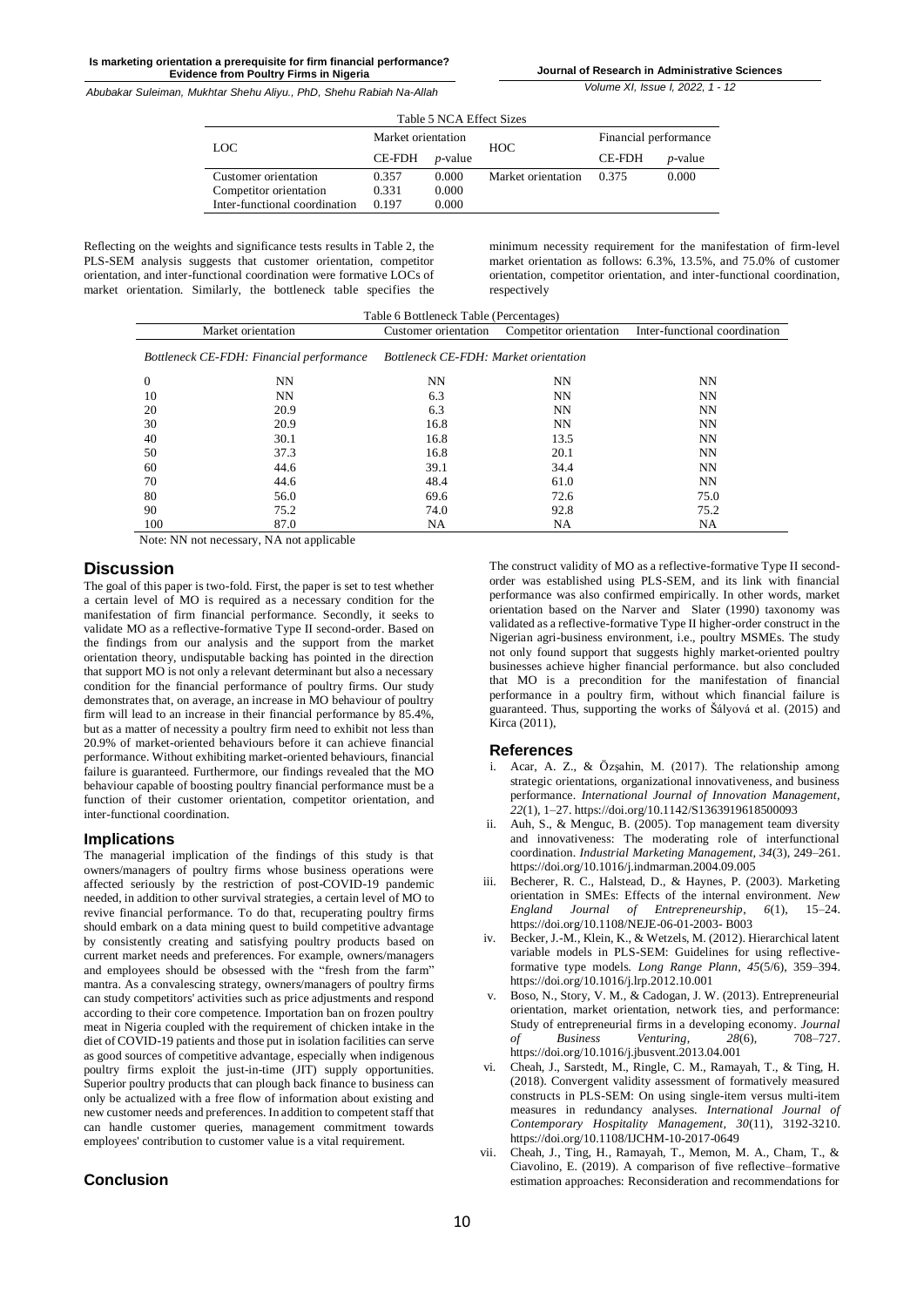*Abubakar Suleiman, Mukhtar Shehu Aliyu., PhD, Shehu Rabiah Na-Allah*

tourism research. *Quality & Quantity, 53*, 1421-1458. https://doi.org/10.1007/s11135-018-0821-7

- viii. Chin, W. W. (1998). The partial least squares approach to structural equation modeling. In G. A. Marcoulides (Ed.), *Modern methods for business research* (pp. 295–358). Lawrance Erlbaum Associates Inc. https://book4you.org/book/2519900/b46217
- ix. Cohen, J. (1988). Statistical power analysis for the behavioural science (2<sup>nd</sup> ed.). Lawrance Erlbaum Associates Inc. https://book4you.org/book/2277851/cd3991
- x. Demirbag, M., Koh, S. C. L., Tatoglu, E., & Zaim, S. (2006). TQM and market orientation' s impact on SMEs' performance. *Industrial Management & Data Systems*, *106*(8), 1206–1228. https://doi.org/10.1108/02635570610710836
- Dul, J. (2016). Necessary condition analysis (NCA): Logic and methodology of "necessary but not sufficient" causality. *Organizational Research Methods, 19*(1), 10-52. https://doi.org/ 10.1177/1094428115584005
- xii. Dul, J. (2021). Necessary condition analysis. R package version 3.1.1. https://cran.r-project.org/web/packages/NCA/
- xiii. Dursun, T., & Kilic, C. (2017). Conceptualization and measurement of market orientation: A review with a roadmap for future research. *International Journal of Business and Management, 12*(3), 1-18. https://doi.org/10.5539/ijbm.v12n3p1
- xiv. Geisser, S. (1974). A predictive approach to the random effects model. *Biometrika*,  $61(1)$ , 101-107. <https://doi.org/10.1093/biomet/61.1.101>
- xv. Green, K. W., Inman, R. A., Brown, G., & Willis, T. H. (2005). Market orientation: Relation to structure and performance. *Journal of Business & Industrial Marketing*, *20*(6), 276–284. https://doi.org/10.1108/08858620510618110
- xvi. Gruber-Muecke, T., & Hofer, K. M. (2015). Market orientation, entrepreneurial orientation and performance in emerging markets. *International Journal of Emerging Markets*, *10*(3), 560–571. https://doi.org/10.1108/IJoEM-05-2013-0076
- xvii. Hair, J. F., Howard, M. C., & Nitzl, C. (2020). Assessing measurement model quality in PLS-SEM using confirmatory composite analysis. *Journal of Business Research*, *109*, 101–110. https://doi.org/10.1016/j.jbusres.2019.11.069
- xviii. Hair, J. F., Hult, G. T. M., Ringle, C. M., & Sarstedt, M. (2017). *A primer on partial least squares structural equation modeling (PLS-SEM)* (2nd ed.). Los Angeles, LA: SAGE Publications, Inc. https://book4you.org/book/3675124/deb725
- xix. Hair, J. F., Risher, J. J., Sarstedt, M., & Ringle, C. M. (2019). When to use and how to report the results of PLS-SEM. *European Business Review, 31*(1), 2-24. https://doi.org/10.1108/EBR-11- 2018-0203
- xx. Harman, H. H. (1967). *Modern factor analysis*. University of Chicago Press. https://book4you.org/book/2379981/ff6d67
- xxi. Haugland, S. A., Myrtveit, I., & Nygaard, A. (2007). Market orientation and performance in the service industry: A data envelopment analysis. *Journal of Business Research*, *60*(11), 1191–1197. https://doi.org/10.1016/j.jbusres.2007.03.005
- xxii. Ho, K. L. P., Nguyen, C. N., Adhikari, R., Miles, M. P., & Bonney, L. (2017). Exploring market orientation, innovation, and financial performance in agricultural value chains in emerging economies. *Journal of Innovation & Knowledge*, *3*(3), 154–163. https://doi.org/10.1016/j.jik.2017.03.008
- xxiii. Isreal, U. O. (2021, May 26). Bauchi poultry association, decry exclusion in school feeding programme. *Wikki Times*, https://bit.ly/3vdE34U
- xxiv. Izuaka, M. (2020, November 27). Nigeria's poultry farmers warn sector may shut down by January. *Premium Times*, https://bit.ly/3oVc2Oj
- xxv. Kajalo, S., & Lindblom, A. (2015). Market orientation, entrepreneurial orientation and business performance among small retailers. *International Journal of Retail & Distribution Management*, *43*(7), 580-596. https://doi.org/10.1108/IJRDM-04- 2014-0044
- xxvi. Kara, A., Spillan, J. E., & Deshields, O. W. (2005). The effect of a market orientation on business performance: A study of smallsized service retailers using MARKOR scale. *Journal of Small Business Management*, *43*(2), 105–118. https://doi.org/10.1111/j.1540-627x.2005.00128.x
- xxvii. Kaynak, E., & Kara, A. (2004). Market orientation and organizational performance: A comparison of industrial versus

*Volume XI, Issue I, 2022, 1 - 12*

consumer companies in mainland China using market orientation scale (MARKOR). *Industrial Marketing Management*, *33*(8), 743– 753. https://doi.org/10.1016/j.indmarman.2004.01.003

- xxviii. Kirca, A. H. (2011). The effects of market orientation on subsidiary performance: Empirical evidence from MNCs in Turkey. *Journal of World Business*, *46*(4), 447–454. https://doi.org/10.1016/j.jwb.2010.10.005
- xxix. Länsiluoto, A., Joensuu-Salo, S., Varamäki, E., Viljamaa, A., & Sorama, K. (2018). Market orientation and performance measurement system adoption: Impact on performance in SMEs\*. *Journal of Small Business Management*, *57*(3), 1027–1043. https://doi.org/10.1111/jsbm.12393
- Lee, Y., Kim, S., Seo, M., & Hight, S. K. (2015). Market orientation and business performance: Evidence from franchising industry. *International Journal of Hospitality Management*, *44*, 28–37. https://doi.org/10.1016/j.ijhm.2014.09.008
- xxxi. Lin, T., & Brown, G. (2010). Market orientation and performance outcomes: An empirical study of travel agencies in Taiwan. *Asia Pacific Journal of Tourism Research*, *15*(1), 79–94. https://doi.org/10.1080/10941660903510073
- xxxii. Matanda, M. J., & Ndubisi, N. O. (2009). Market orientation, supplier perceived value and business performance of SMEs in a Sub-Saharan African nation. *Journal of Enterprise Information Management,* 22(4), 384 – 407. https://doi.org/10.1108/17410390910975013
- xxxiii. Matear, S., Osborne, P., Garrett, T., & Gray, B. J. (2002). How does market orientation contribute to service firm peformance? An examination of alternative mechanisms. *European Journal of Marketing*,  $\frac{36(9/10)}{25}$ https://doi.org/10.1108/03090560210437334
- xxxiv. Memon, M. A., Ting, H., Cheah, J.-H., Thurasamy, R., Chuah, F., & Cham, T. H. (2020). Sample size for survey research: Review and recommendations. *Journal of Applied Structural Equation Modeling, 4*(2), i-xx. https://jasemjournal.com/wpcontent/uploads/2020/08/Memon-et-al\_JASEM\_- Editorial\_V4\_Iss2\_June2020.pdf
- xxxv. Micheels, E. T., & Gow, H. R. (2011). The moderating effect of trust and commitment on market orientation, value discipline clarity, and firm performance. *Agribusiness*, *27*(3), 360–378. https://doi.org/10.1002/agr.20266
- xxxvi. Milliken, F. J. (1987). Three types of perceived uncertainty about the environment: State, effect, and response uncertainty. *The Academy of Management Review*, 12(1), 133-143. *Academy of Management* https://doi.org/10.2307/257999
- xxxvii. Narver, J. C., & Slater, S. F. (1990). The effect of a market orientation on business profitability. *Journal of Marketing*, *54*(4), 20–35. https://doi.org/10.2307/1251757
- xxxviii. Oyewole, R. (2021, May 09). Poultry farmers lose 50,000 to bird flu. *TheGuardian* https://bit.ly/3DvYWLu
- xxxix. Podsakoff, P. M., Mackenzie, S. B., Lee, J., & Podsakoff, N. P. (2003). Common method biases in behavioral research: A critical review of the literature and recommended remedies. *Journal of Applied Pschology*, *88*(5), 879–903. https://doi.org/10.1037/0021- 9010.88.5.879
	- xl. Poultry Association of Nigeria. (2021). History of the association. https://bit.ly/332HCfF
	- xli. Rapp, A., Beitelspacher, L. S., Schillewaert, N., & Baker, T. L. (2012). The differing effects of technology on inside vs. outside sales forces to facilitate enhanced customer orientation and interfunctional coordination. *Journal of Business Research, 65*(7), 929–936. https://doi.org/10.1016/j.jbusres.2011.05.005
	- xlii. Research Beast. (2019, May 22). *Estimating higher (second) order models in SmartPLS*. http://bit.ly/37sxIWI
	- xliii. Ringle, C. M., Sarstedt, M., & Straub, D. W. (2012). Editor's comments: A critical look at the use of PLS-SEM in MIS quarterly. *MIS Quarterly*, *36*(1), iii–xiv. https://doi.org/10.2307/41410402
	- xliv. Ringle, C. M., Wende, S., & Becker, J. M. (2015). SmartPLS 3, SmartPLS, Bönningstedt. https://www.smartpls.com/downloads/
	- xlv. Richter, N. F., Schubring, S., Hauff, S., Ringle, C. M., & Sarstedt, M. (2020). When predictors of outcomes are necessary: Guidelines for the combined use of PLS-SEM and NCA. *Industrial Management & Data Systems, 120*(12), 2243-2267. https://doi.org/10.1108/IMDS-11-2019-0638
- xlvi. Šályová, S., Táborecká-Petrovičová, J., Nedelová, G., & Ďaďo, J. (2015). Effect of marketing orientation on business performance: